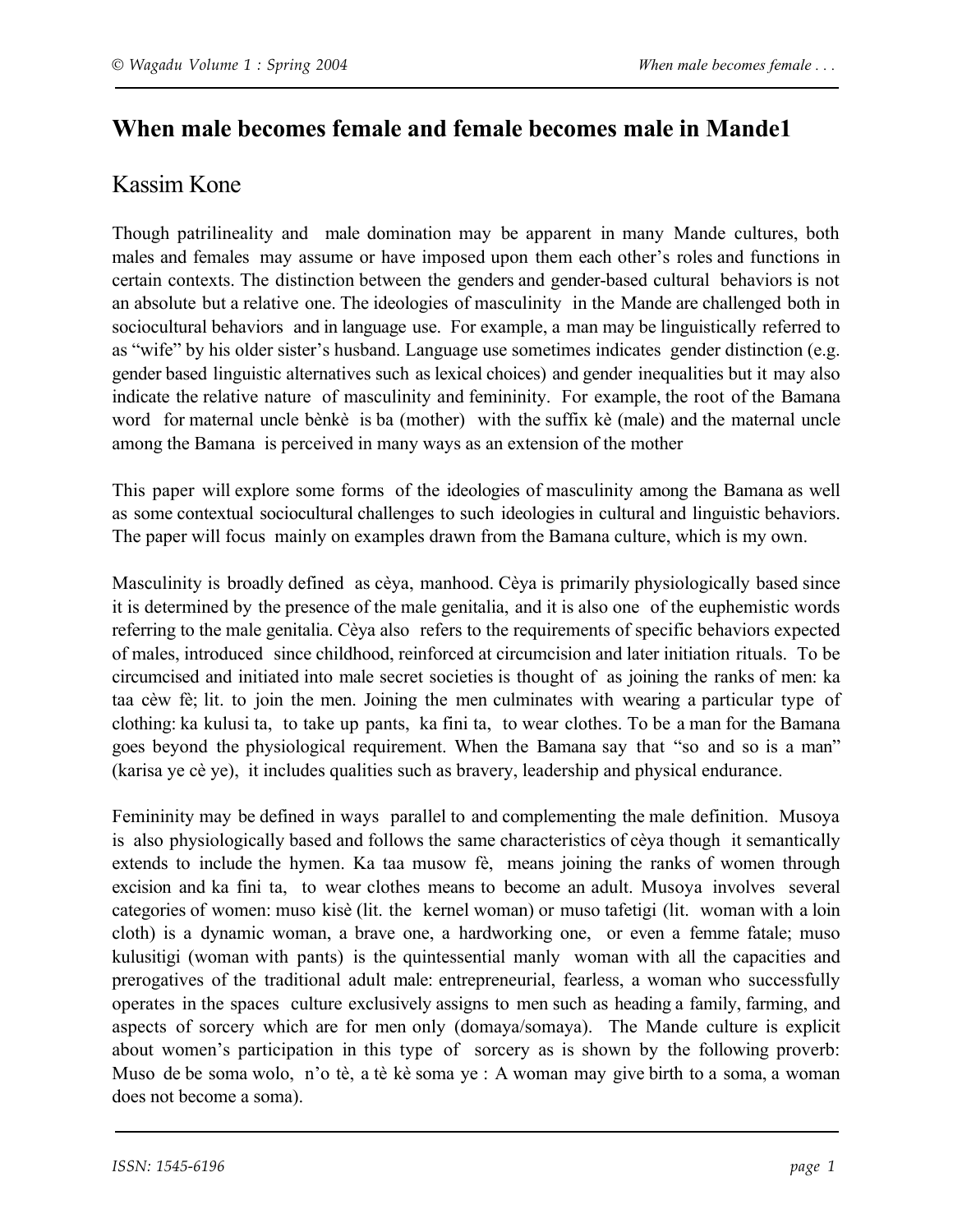The opposite to muso kulusitigi is the cè fugari (worthless, cowardly and lazy man) or in a more negative with sexual overtones the cèmusonin (little manwoman) a man whose overall behaviors resemble that of women. The category cè tafetigi (man with loincloth) does not exist as such in the Bamana language. However, one of the worst insults to the male ego occurs when a woman says to him "Exchange your pants against my loin cloth." Such a request as an indication that the man is not worthy of the category male. A more recent category in the Bamana language muso filanan (falling tone on the last syllable; the second female) has replaced the Bamana term for homosexual male which used to be cètèmusotè (not male not female) or a more frequently used word borrowed from the Wolof, gorjigèn (male female). Cètèmusotè means both homosexual male or female and the hermaphrodite. The Bamana preference for gorjigèn, the Wolof term, may be an indication of their perception of homosexuality as a foreign lifestyle thus displacing it and attributing it to the Wolof.

### Gender Ideology

The public transcript, i.e. the exhibition of relations in public2, among the Bamana is that kinship through males is more important than that through females. From this ideological standpoint, the relationship between two uterine brothers or sisters is viewed as less binding than that through their father. As students of Mande, we know from the fadenya and badenya social theories that this ideology is weak. This male-dominated ideology is encapsulated in the following saying: "Kulusijala ka surun sinji ye," lit. "the two ends of the belt get [buckle] closer than the breast milk." In other words, there is unity, continuity, and closeness in the belt (i.e. the relationship through the penis) than in the succession on the breast milk. Taken one step further, and in analogy with the saying in English that "blood is thicker than water," the Bamana saying means that "Sperm is thicker than breast milk." Children born to the same father are said to be of the same essence inherited from their father. The father is from the older generation and is older than the children, but ideologically they are the same essence, despite having nursed from different mothers. This ideology further supports the notion that mothers are simply vessels for the birth of children and that with or without the same wives, the same children would be born to their father.

The public transcript is intended to reduce the fadenya ideology but in reality does do not displace the importance of badenya or sinjiya (lit. breastmilkhood). Sinjiya stands here as the opposite of kulusijala. It is a relationship which involves the children who have replaced each other on the same mother's breasts and their descendants. The tension between fadenya and badenya is very similar to that between kulusijala and sinjiya ideologies. The hidden transcript, the critique of patrilineal authority offstage, is that in private everyone thinks more highly of badenya/sinjiya than of fadenya/kulusijala ideologies. People who are descended through the same wife-and, surprisingly, those who are descended through the same male-who look alike are said to share an "afterbreast" (sinkò: lit. after-breast, i.e. the physical resemblance people may have when they have been breastfed by the same mother).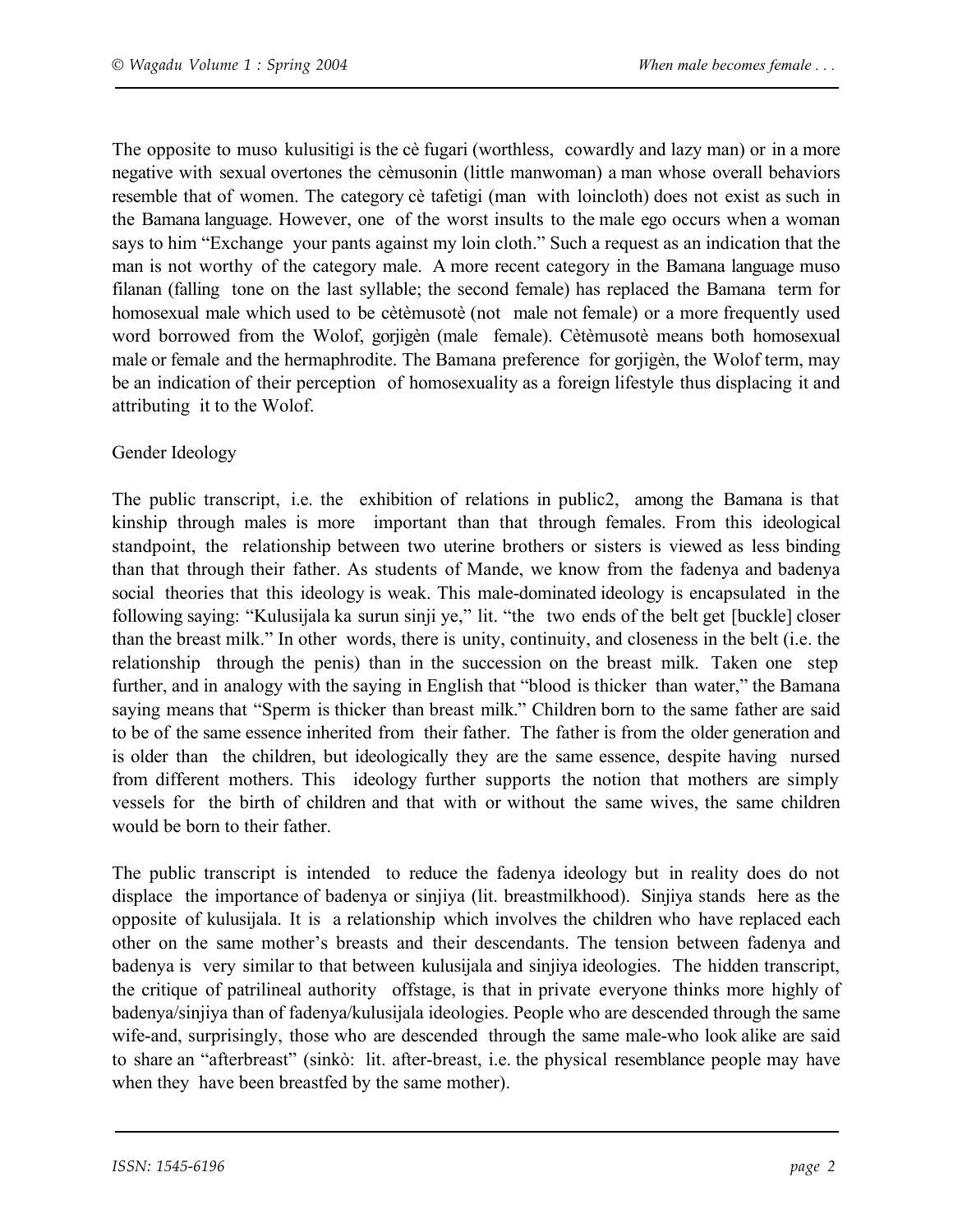The ideology of the kulusijala gives the father more rights over the children than to the mother(s). The father or his family names the first two children in any sequence; every third child is given to the mother or her family to name. Thus a wife or her family will only name her third, sixth and ninth children. In theory 2/3 of the wife's children belong to the husband while 1/3 belongs to her. The power and authority of the father in practice is in full effect when he is the breadwinner of the family. As he grows old and increasingly becomes a dependent of his grown children, the power and authority of his wives begin to rise significantly.

There are many problems in the kulusijala ideology that the patriline cannot resolve. The strength of the ideology lies in the genetic and essential equality of all of the patrilineal descendants no matter who their mothers or what their generations are. At every generational level, and among the descendants of the same man married to more than one wife, the relationship between every child and his father is twofold. The father is both father (in this case both genitor and pater) and mother's husband. Due to this a child maintains a dual relationship with the father which is influenced by the relationship between the mother and father. In a polygynous culture the widespread unequal treatment of wives by their common husband dooms the efficacy of the kulusijala ideology. Another problem that the kulusijala ideology ignores totally is its equivalent, kònòwolo, (lit. the stomach, the womb), i.e. the relationship through coming from the same womb. As a male can have children from several females, a female can also have children from several males. Due to weight of the Bamana patrilineal ideology, the kònòwolo ideological alternative is an underused category. Badenya (motherchildness) and sinjiya (breastmilkhood) are preferred categories instead.

The kulusijala ideology downplays the genetic contribution of mothers. I have heard on a few occasions men saying that with or without given wife they would have begotten the same children with another wife. Such a belief denies the exclusive genetic input of the women. This cannot be explained by Bamana ignorance of the female genetic contribution in procreation. Men recognize that it is their "liquid" (ji) or "back liquid" (kòji) that mixes with the blood of the women to make children. Men's emphasis on the kulusijala and the breastmilk contribute to making the former the dominant ideology, at least publicly, at the expense of the kònòwolo (the womb). When a father curses his child he may do it through his own genes or through his contribution to the milk the mother fed the child with. When a mother curses, she may do it through her womb and/or through her breastmilk.3 While the father and his family use the kulusijala to appeal children emotionally, the mother and her family use the womb and the breastmilk to do the same.

Paralinguistic behavior is one area where there are distinctions between the masculine and feminine behaviors. For example, traditional Bamana culture prescribes patterns of crying which are specific to males and females. The Bamana refer to certain patterns of crying as cèninkule (lit. little man's crying), the sounds of sufferings men utter when in extreme pain or playfully during Kòmò celebrations. Similarly, there is a particularly way of crying called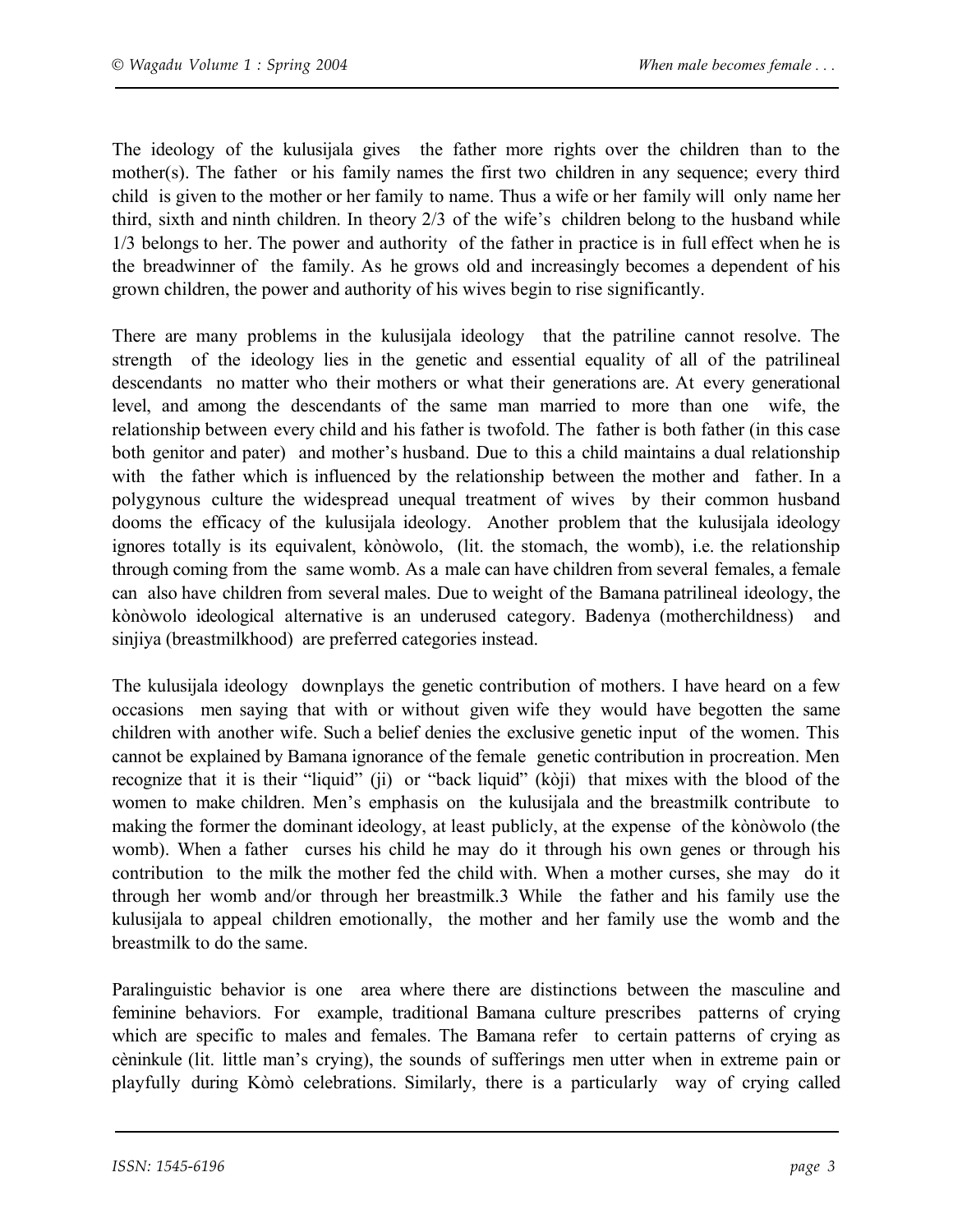musoninkule (lit. little woman's crying) usually understood as wailings and cries of distress women utter at events such as funerals. Cèninkule is always associated with men but never with women, while musoninkule is associated with both women and men who are considered weak and cowardly.

Many areas in the language give supremacy to the male gender in Bamana. One of these is the verb 'to marry,' ka furu (though there is the possibility of ka furu nyògòn ma, lit. to marry each other). In Bamana, only a man marries a woman and a woman gets married to the man, putting the woman in the patient and subordinate position. When in anger a man says to his wife "Did you marry me?" (E ye ne furu wa?), he wants to remind her of her subordinate position in the family structure. Others may ask the same question to a woman to remind her that she has overstepped her bounds. The verb furu also has another possible semantic extension similar in meaning to the Bamana expression ka X musoya ta (lit. to take X's womanhood, i.e. to deflower X). Physiologically, since males do not have a hymen, the act of deflowering gives them an ideological edge of supremacy over women through the medium of language.

When Does a Man Become a Woman?

Many previous studies of African societies have remarked that the relationship between the uterine nephew and uncle in patrilineal or patriarchal institutions mimics the child's relationship with his/her mother (Radcliffe-Brown 1924, Hoernle 1925). The same is true of the Bamana where the sister's child, and more importantly her son, takes more liberties with his mother's brother than with any adult male of his parents' generation. The same cultural behavior is found among the Bamana where the bènkè,4 the male mother/maternal male, is seen as an extension of the mother and is not seen as authoritative a figure as any adults on the father's side of the family regardless of their gender. For many, mother's family of orientation is perceived as having been conquered by the father's side.

The nephew expects his uncle to give him anything he asks for, including the uncle's daughter, while he does not have such expectations from his father's brother. The expectation of generosity from the maternal uncle parallels the expectation of generosity from the mother. The neck of every animal the uncle slaughters goes to his nephews and nieces. The Bamana have a saying that "when your uncle refuses to give you his daughter, he is no longer your uncle but your mother's brother (n'i bènkè y'i ban k'a denmuso d'i ma, i bènkè tè tuguni, i ba balimakè de don). Here, the relationship is perceived again as a dual one: on the one hand, the uncle who agrees with the cultural rule is assimilated with the mother who cannot refuse her son anything; on the other, the uncle violating the rule is reduced to the male sibling of one's mother.

Another area where male and female suspend their assigned gender role and contextually assume that of the opposite gender occurs in the performance of affinal kinship roles. There are two categories of in-laws among the Bamana: the category of in-laws older than one's spouse that one must respect (buranw) and the category younger than one's spouse that one takes broad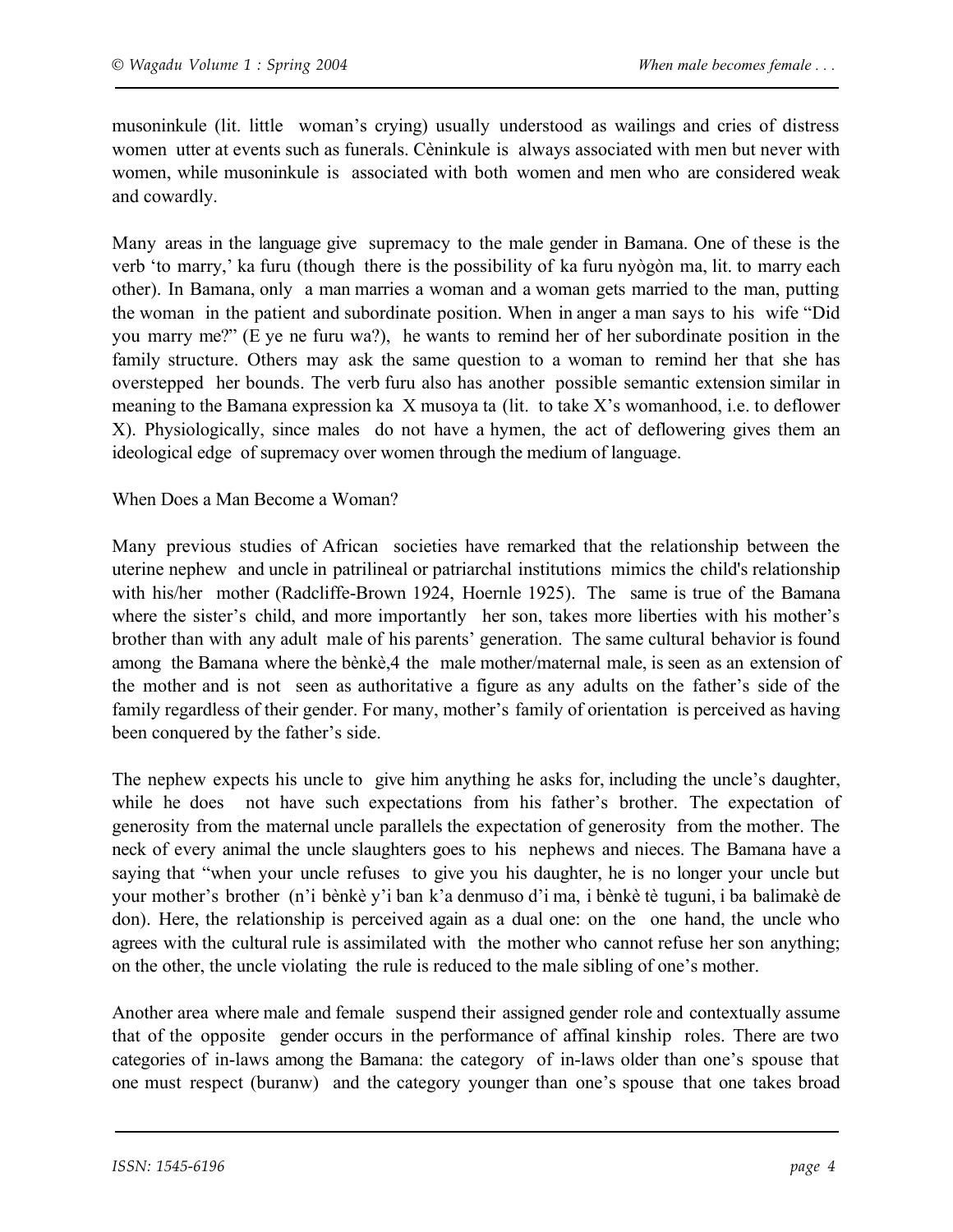liberties with (nimògòw). When a man meets his older sister's husband, he may entertain the brother-in-law using a wife's jokes toward her husband. If the brother-in-law (married to his older sister) is talking to a young woman he does not know, for example, he may play a jealous wife and say "he is not available, he's my husband." The brother-in-law may introduce his wife's younger brother as his wife and entertain the latter with the same cross-gender jokes husbands make towards their wives.

Certain acts are expected of one gender and frowned upon when committed by the other gender. Violence, especially physical violence, or any deliberate action that is likely to lead to bloodletting is one such act expected more of males than of females. Females are taught since early age that they are lifegivers, not lifetakers. Little girls are constantly reminded that they should not kill even small insects because they are mothers to be. Boys on the other hand are scolded for the killing of other creatures when they do this frequently unless the killing occurs during the hunting of lizards, birds or the other small animals boys kill for snacks. Bamana adult females never kill the chicken and guinea fowls destined for meals. Rather, once they secure these birds and no adult male is around for the killing, they will go from house to house if necessary to find an adult male to slaughter the bird. However, the husband of a pregnant woman, in many Bamana communities, must refrain from killing, Should he decide to kill, the culture still discourages from killing certain animals including snakes. In this cultural belief, the husband of a pregnant wife is by extension pregnant himself.

As explained above, some of the definitions of masculinity are physiologically based. In this respect manhood (cèya) is also defined as virility for a man who becomes impotent is said to have left manhood, ka bò cèya la (lit. to leave manhood). This definition does not mean that a man who becomes impotent becomes a woman. He is an incomplete man, closer to women by the fact that he cannot perform sexually anymore like a healthy man. The Bamana also say the back of such a man is dead (a kò salen: his back is dead), the back being considered one of the seats of manhood.

Men who are very fat are likened to women due to their difficulties in performing certain physical tasks categorized as male (farming, hunting, and war). Many Bamana men believe that men who grow fat are effeminate and idle thinkers "like women." In this regard, there is an anecdote according to which the Moro Naba of the Mossi once made fun of Babènba, the king of Kenedugu, for the latter being too skinny for a king. In return, Babènba, replied that real men with real responsibilities, including the leadership of other real men cannot put on weight.

It is only men who engage in the violent act of war, kèlè. For the Bamana, traditionally war is a male act that is admired for its capacities to protect or improve life; by extension, activities such as in hunting are also prestigious. The procreating power of the female has the same quality for the Bamana. The act of giving birth is euphemistically called women's war (muso kèlè), especially when it results in the death of the woman giving birth. Traditionally, men who die at war and women who die during childbirth are buried the same way, that is above the earth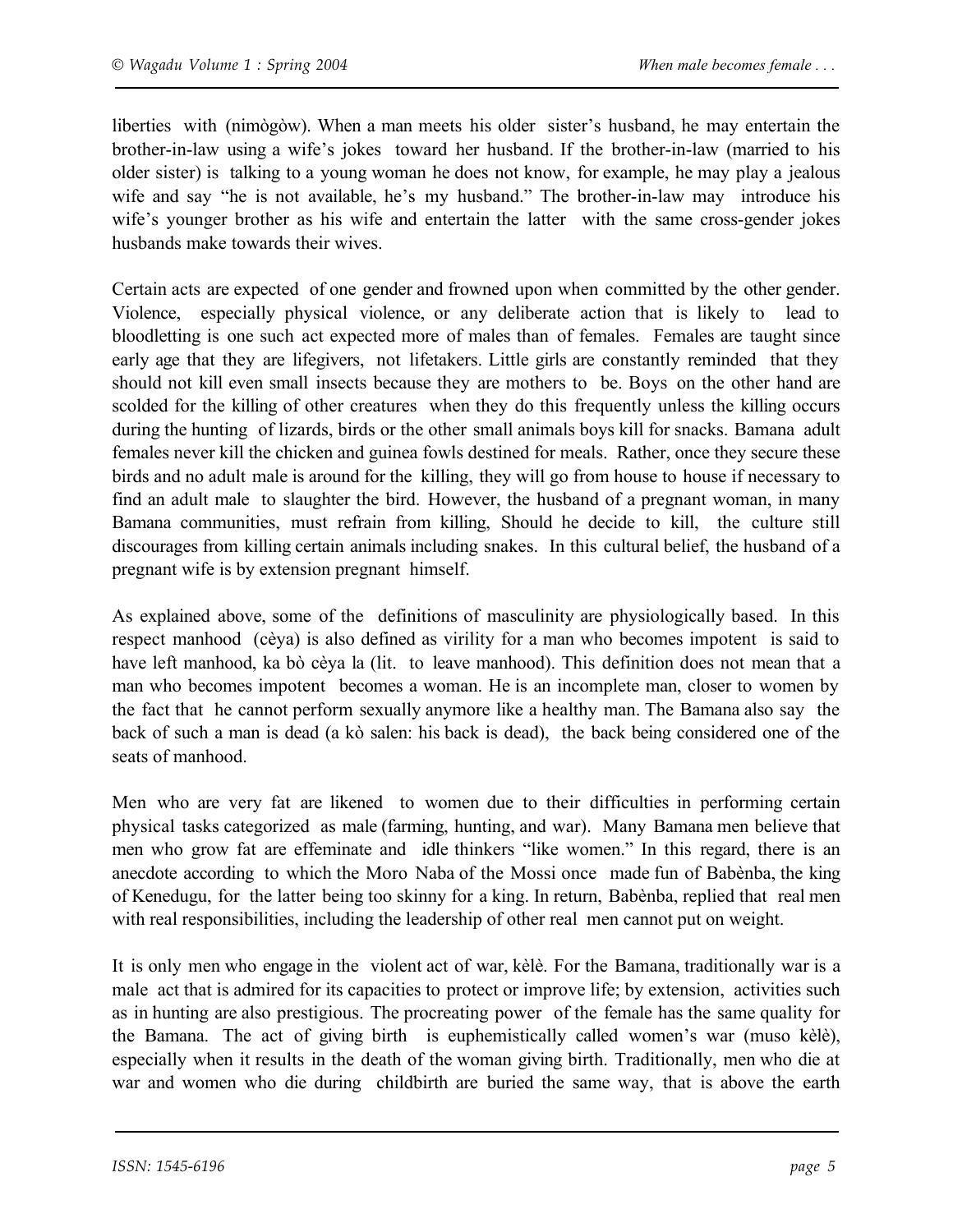beneath a pile of leaves covered with stones.

When does a Woman Become a Man?

Though it appears that masculinity is a dominant theme in Bamana language and culture the Bamana acknowledge the essential power of women. As a Bamana proverb says "It is the worthless woman that makes womanhood something to regret. It is the woman that gives birth to the powerful and the wealthy [men]" (in Bamana: "Muso kolon de bè musoya kè mònè ye. N'o tè, muso de bè faama wolo, muso de bè baana wolo."). Culture and context, especially ritual context, make conceptual males out of females by assigning males roles, functions and prerogatives to females. The Bamana, even when making these assignments jokingly mostly take them seriously.

Bamana culture sometimes assigns females the role and functions of men. A paternal aunt, tènèmuso, the sacred or taboo female, falls into the category of father (fa), for her brothers' children who fear and respect her5. The husband's younger sister falls into the category of husband, cè, for her brothers' wives and addresses male jokes to them. The female father/ paternal female enjoys much power and authority in her family of orientation, a fact which does not appear prominently in gender studies since many such studies are based on women in their families of procreation. Cultural practices and family events tend to reinforce the high position of the sister. Among some Mande, the Maninka, for example, the paternal aunt always receives the lower back of slaughtered animals. She is perceived as the backbone of the family.6 For the Bamana, the most feared curses are those of the aunt and of the sister since these are believed to continue to have effect for several generations7. Because of this the sisters play a very robust role in the internal politics of their families of orientation.

Women enjoy male ritual prerogatives by accident when the timing of their birth coincides with a male ritual activity, e.g. the celebration of the Kòmò or of the Do secret societies. When a girl is born during such a celebration, a male initiate brings her to the celebration area, a male space. Her initiation hen is slaughtered and she immediately becomes not an honorary but a full-fledged member of the society with equal prerogatives and protection. Among the Bamana, most females named Kòmòtènè (lit. the Kòmò's totem, i.e. protected by the Kòmò), Kònse (lit. the time of Kòmò celebration has arrived) and Gwanse (the time of the celebration of Gwan, a Do ritual object, has arrived), Gwankura (the new Gwan) are respectively some of the names of females born during the Kòmò and Do celebrations.8 Though the Bamana discourage such females from actively participating in the celebrations of these secret societies, especially in their child bearing years, they enjoy the same rights as the men. These females do not have to change their travel plans due to the celebration of the secret society during which they were born. When needed, the society may give them assignments such as running errands between the village and the performance arena which will put them in contact with initiated men only while the non-initiated males and the women are secluded behind closed doors.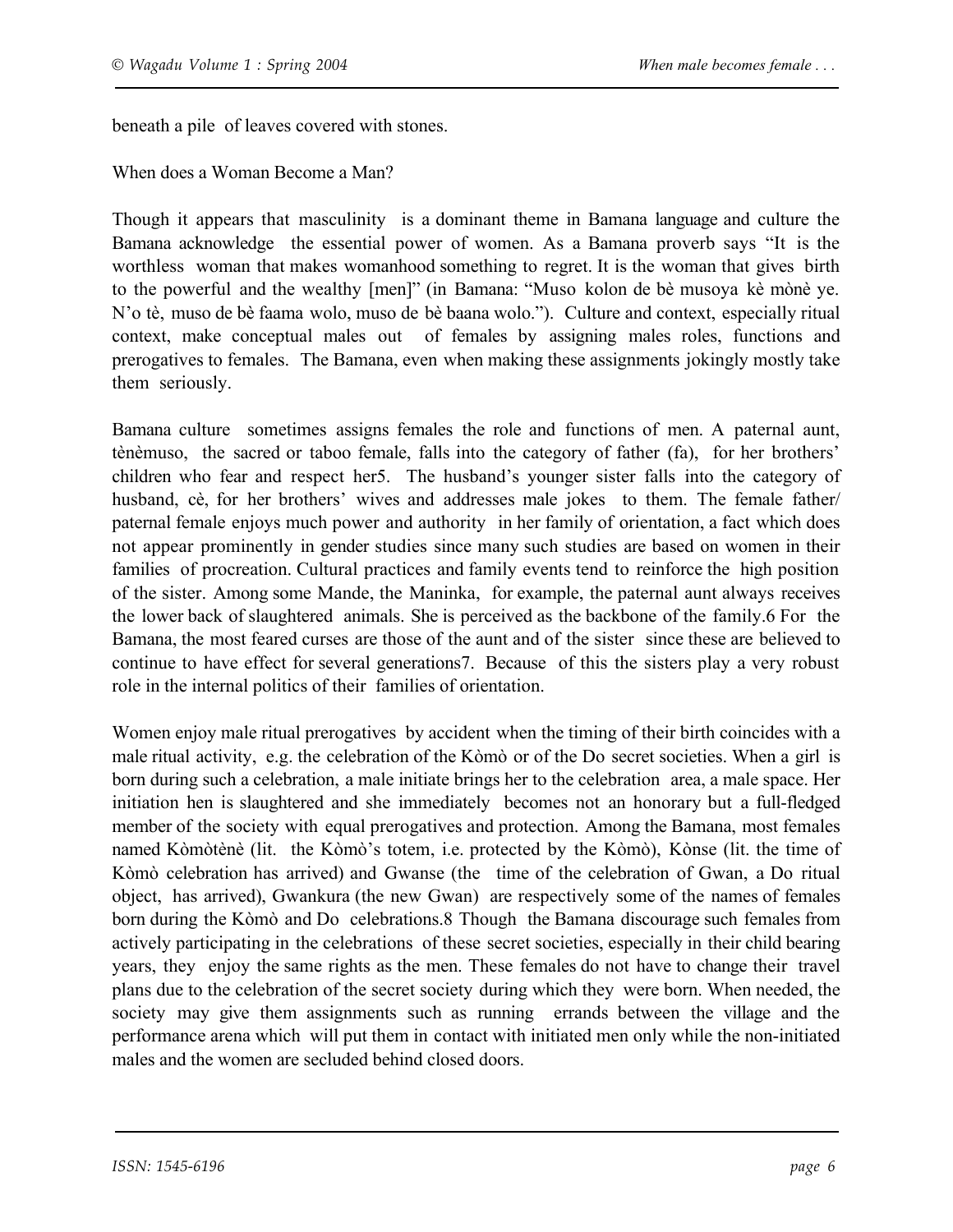The fact that this male gendered space of the Kòmò is not off-limit to females born during ritual celebration brings into question the explanation of gender through physiology alone. For the Bamana both boys and girls are androgynous throughout bilakoroya (state of being uncircumcised). It is only when they are circumcised/excised and initiated that they are fully genderized into male and female.

One area in which female and male tend not to think about their genders is when they happen to share the same name. Among the Bamana some names are not gendered because such names are given to females and males equally. Many of these names are ritual names. For example, the name Bugu (lit. Hut) is given to both females and males born during ritual celebration of the Do; Filifèn (Thing to throw away) is given similarly to children of both gender when the mother experiences many stillbirths or her previous children died young; and finally children born after twins irregardless of their gender can be named Sajo or Koninba. When female and male are named the same ritually or otherwise they call each other n'tògòma (lit. the one with my name, i.e. my namesake). This relationship may extend to their descendants. A child whose mother's name is Bugu, for example can call a man by the same name n'ba tògòma (lit. the one with my mother's name, i.e. my mother's namesake), and vice versa.

Though shared names are an equalizer, there are some inequalities between female and male. A woman who marries among the Bamana keeps her family identity but at the same time adopts that of her family of procreation. A married woman is discouraged from calling her husband by his name. Some women avoid calling their husband altogether until their first child is born and she begins to call the husband as X's Father (X being the name of the child). Husbands sometimes reciprocate this but are not obliged to do so. A married woman is also encouraged to call her husband's namesake by n'tògòma (my namesake) while a husband will only jokingly call his wife's namesake this way. When a woman's husband's namesake is a woman such as in the ritual names discussed above, she can still call her namesake or address her as her husband.

Age and physiological changes in the body bring about changes in cultural behavior acquired during the genderization process. When women reach menopause, they are involved in many family and village affairs that men traditionally take care of exclusively while the women are in their child-bearing years. A post-menopausal woman ceases to be perceived as a major threat also for many ritual organizations.9 She can prepare foods and medicines and she can go to places that once had been off-limits to her. Females born during male ritual celebration can, if they wish, actively participate in the male activities. After menopause female gender behavior grows closer and closer to that of males, while male behavior, without growing so much closer to that of the females, weakens. One area where such behavior becomes noticeable is that of language.

Changes in the linguistic performance take place after females reach menopause with regards to both topics to be introduced, discussed and gendered lexical choices. For example, in Bamana some insults are non-gendered while others are either male or female. Male insults directly refer to areas of the male genitalia and the same is true for female insults. At menopause many male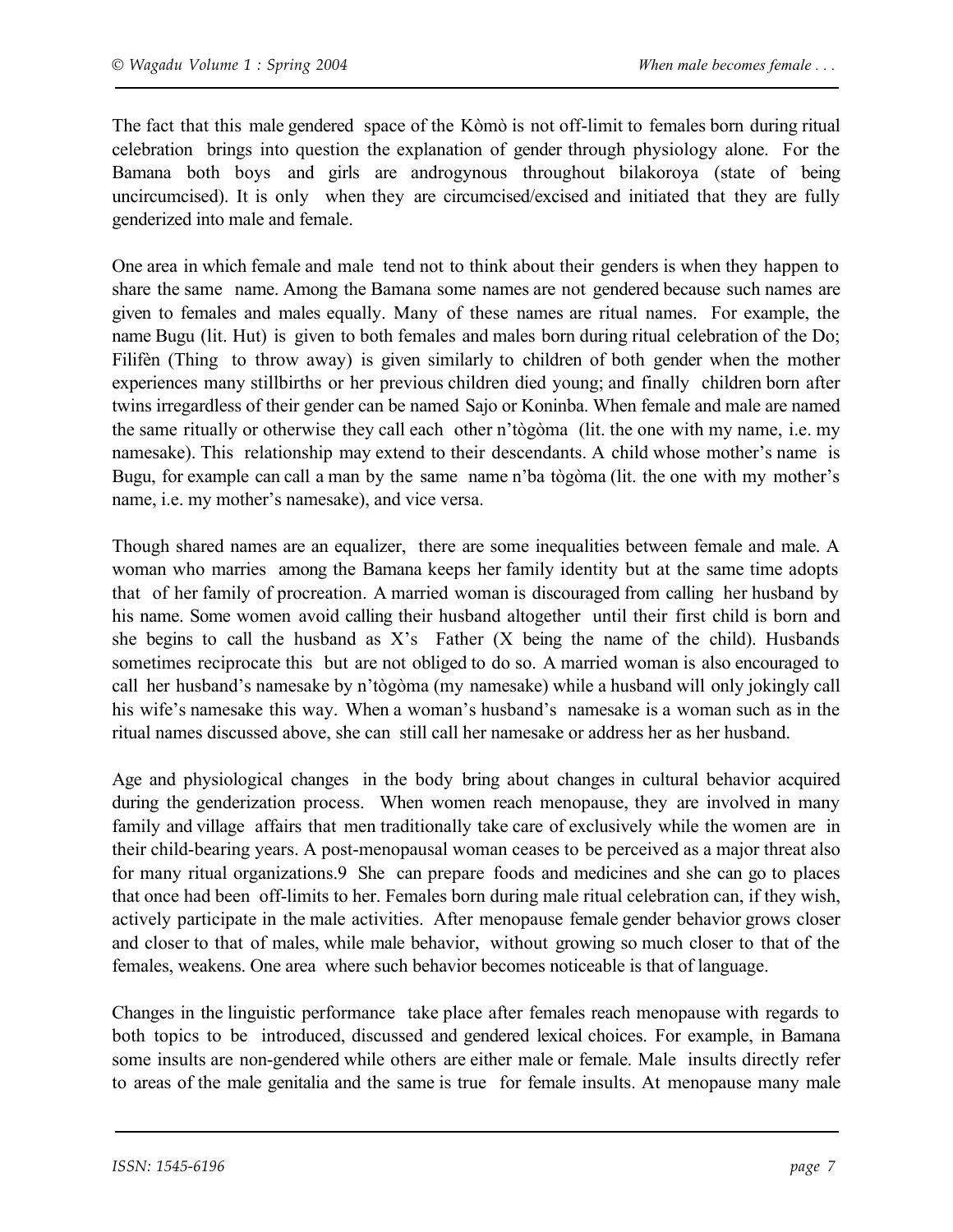insults creep into the language of women. They may use such insults towards their male grandchildren or simply as curses when there are no elderly males or adult sons around. Sometimes male grandchildren may provoke their grandmothers into saying such insults which the grandchildren find funny. At other times, grandchildren will make their grandmothers say them to embarrass the latter who may not know that an adult male she respects is an earshot from her. The opposite behavior will never take place in the language of the elderly male. Only an old man out of his mind or under the influence of alcohol may use female insults10.

With old age and adult children most females are not perceived as females anymore but just as mothers and grandmothers. They advise their sons and daughters on the most important issues of their families even when their husbands are still alive. In many cases, in their old age, roles tend to be reversed since the wives become the caretakers of their husbands. The older a couple grows together, the greater the chances that the wife will have more power and authority than the husband; these will, be exercised in the background.

#### The Relativity of Gender

An ideology of masculinity among the Bamana is based on the belief of supremacy of the male biological heritage over the female heritage in procreation. The male's position is perceived as more important than that of the female. This is reflected in the typical distribution of sex and gender roles. The statuses and roles of Bamana men and women remain culturally and contextually fluid however. There are many instances when males play culturally female roles and vice versa. While there seems to be some degree of subordination of women a clear picture of the gender relations requires an understanding of their roles and their power and authority in their families of orientation. Similarly, an understanding of Bamana male domination must take into account the complexities of men's relationship with their sisters and their sisters' children as well as the increasing authority of mothers and wives as they grow older.

The patrilineal ideology and its power over the Bamana society must also be seen in the light of both the public and private aspects of such an ideology. The public performance of the patriarchal ideology is challenged by the private matrifocal behavior. The matrilineal challenge is mute but obvious and can be found in aspects of language when it subverts the dominant patrilineal ideology. Bamana culture allows the conceptual suspension of one gender and the adoption of another in certain circumstances and the contexts. The distinction between the genders among the Bamana, I therefore conclude, is not an absolute but a relative one.

#### References

Radcliffe-Brown, A. R. 1924. "The Mother's Brother in South Africa." In McGee, R. Jon & Richard L. Warms 2000, pp. 172-183.

McGee, R. Jon & Richard L. Warms 2000, eds. Anthropological Theory: An Introductory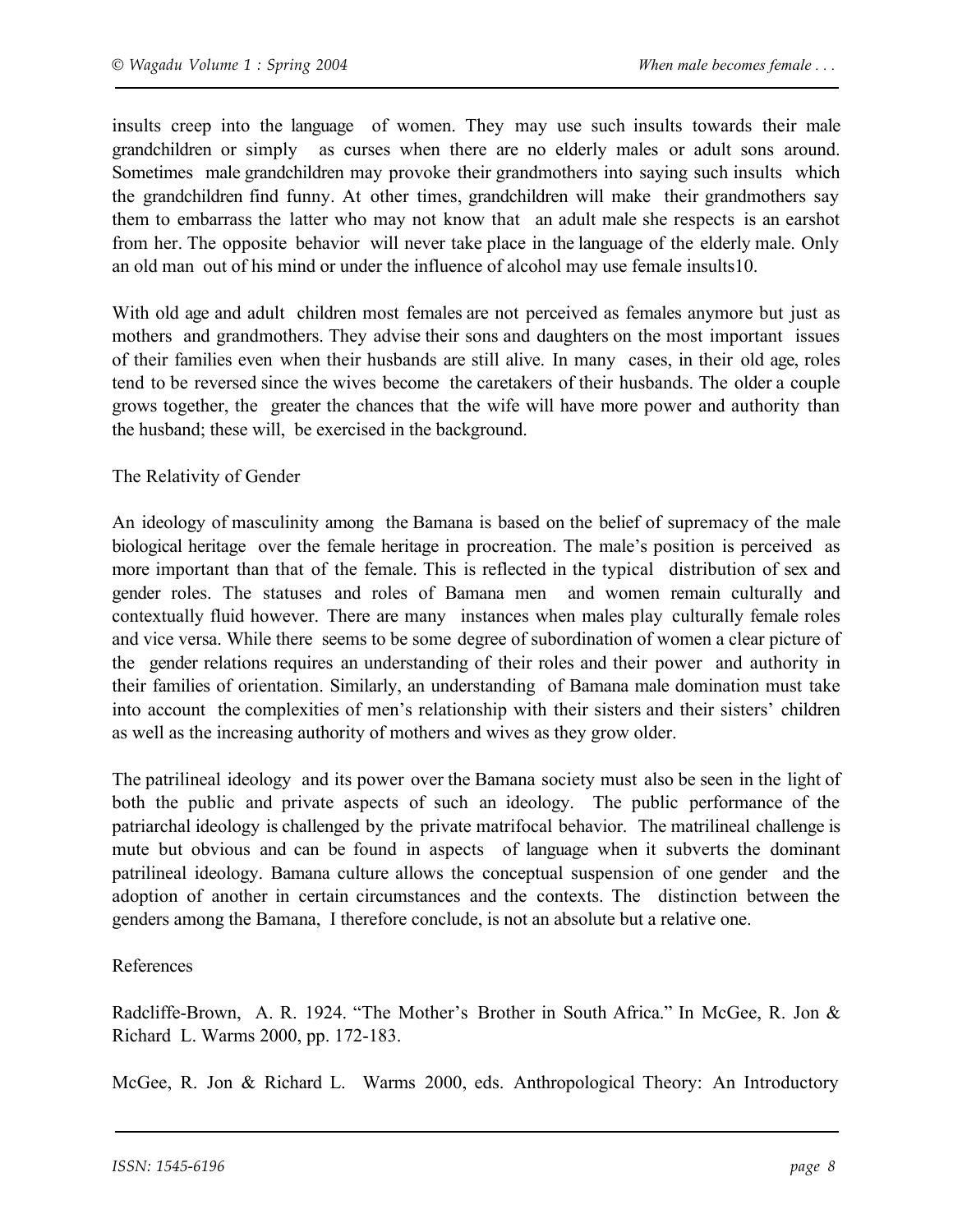History. Mountain View: Mayfield Publishing Co.

Scott, James C. (1990). "Domination and the Arts of Resistance." Cited in Conrad Philip Kottak. 1994. Cultural Anthropology. Sixth Edition. New York: McGraw-Hill, Inc. p. 367.

[1] An earlier version of this paper appeared in Mande Studies (4) 2002: 21-29.

[2] Scott (1990) developed the concept of public and hidden transcripts. The public transcript is the exhibition of relations in public between dominators and oppressed in which any expression of resistance is muted. The hidden transcript is the critique of such authority offstage. Thus, behavior in the patriarchal Bamana ideology must be understood as having public and private dimensions.

[3] When a father curses his child he believes that if he uses his genes in the cursing words the child is going to receive the curse provided that the child is really his. The use of his contribution to the mother's breast milk is a last resort in the case the particular child is not his own. Such a curse goes like this: "If X is my child then [curse]...If X is not my child but I have provided food to X's mother and that food helped produce milk that fed X as a baby then [curse]. Women, having no doubts on whether or not their children are theirs, can curse them anyway they like but usually use the womb and milk in their curses. A mother's curse may be formulated like the following: "If I have borne you in my womb for nine months...If I have fed you with my breast milk...etc...then [curse]"

[4] In present-day language use father's brother is wrongly called bènkè especially in French educated circles, a possible borrowed kinship concept. Bènògòkè is a term used to refer to father's brother in Maninka and Jula and is from the root ba: daddy, and the suffix dògòkè: younger brother.

[5] Previous research efforts in African kinship in patrilineal societies have found similar cultural behavior (Junod 1913, Radcliffe-Brown 1924).

[6] When there is not any direct aunt to receive the lower back part of the animal, a distant aunt may be chosen as a surrogate to receive this gift. Fodeba Diaby, personal communication, New York, June 7, 2002.

[7] One of the reasons for this is that part of the sister's bridewealth was used to marry new wives for her brothers. Thus the sister was essential for the continuity of the patrilineal bloodline.

[8] Boys born during such celebrations may take Kòmò and Do related names and are also initiated on their birthday.